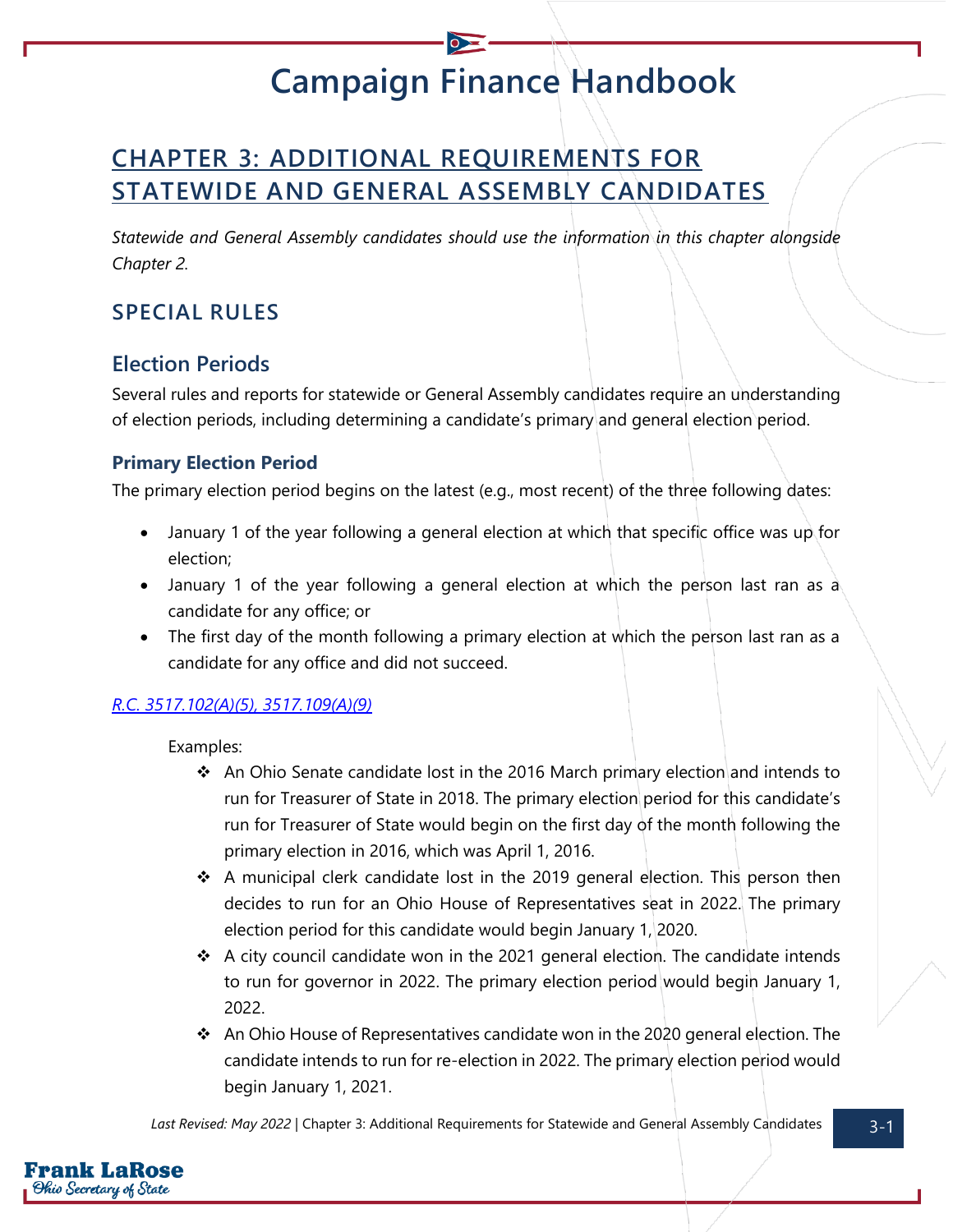The primary election period ends on the day of the primary election. The length of a primary election period could vary widely, from more than three years to just a few months, depending on the facts specific to the candidate and the office being sought.

 $\bullet$ 

#### **General Election Period**

The general election period begins the day after the primary election at which the candidate seeks office and ends December 31, following the general election.

### *[R.C. 3517.102\(A\)\(5\)](https://codes.ohio.gov/ohio-revised-code/section-3517.102)*

### **Contribution Limits**

Ohio law limits the campaign contribution amount that individuals, PACs, PCEs, parties, LCFs, and campaign committees can contribute to statewide and General Assembly campaign committees. A [contribution limit chart](https://www.ohiosos.gov/campaign-finance/contribution-limits/) can be found on the [Secretary of State's website](https://www.ohiosos.gov/campaign-finance/contribution-limits/). While the chart details the limits placed on most contribution transactions, it does not include every possible transaction circumstance that may occur.

The limitations do not apply to contributions made by a candidate to their own campaign committee. But the limitations do apply to contributions received from the candidate's family, including the candidate's spouse, parents, and children.

#### *[R.C. 3517.102](https://codes.ohio.gov/ohio-revised-code/section-3517.102)*

### **Contribution Limit Adjustment**

By law, the Secretary of State must update statutory contribution limits for statewide and General Assembly candidates in January of each odd-numbered year. The adjustment is based on the yearly average increase or decrease of the previous two years in the Consumer Price Index for All Urban Consumers or its successive equivalent, as determined by the U.S. Department of Labor, Bureau of Labor Statistics. The Secretary of State's calculations are certified by the Auditor of State and become effective on or before February 25th of that year. The certified calculations and an updated [contribution limit chart](https://www.ohiosos.gov/campaign-finance/contribution-limits/) are maintained on the [Secretary of State's website](https://www.ohiosos.gov/campaign-finance/contribution-limits/).

### *[R.C. 3517.104](https://codes.ohio.gov/ohio-revised-code/section-3517.104)*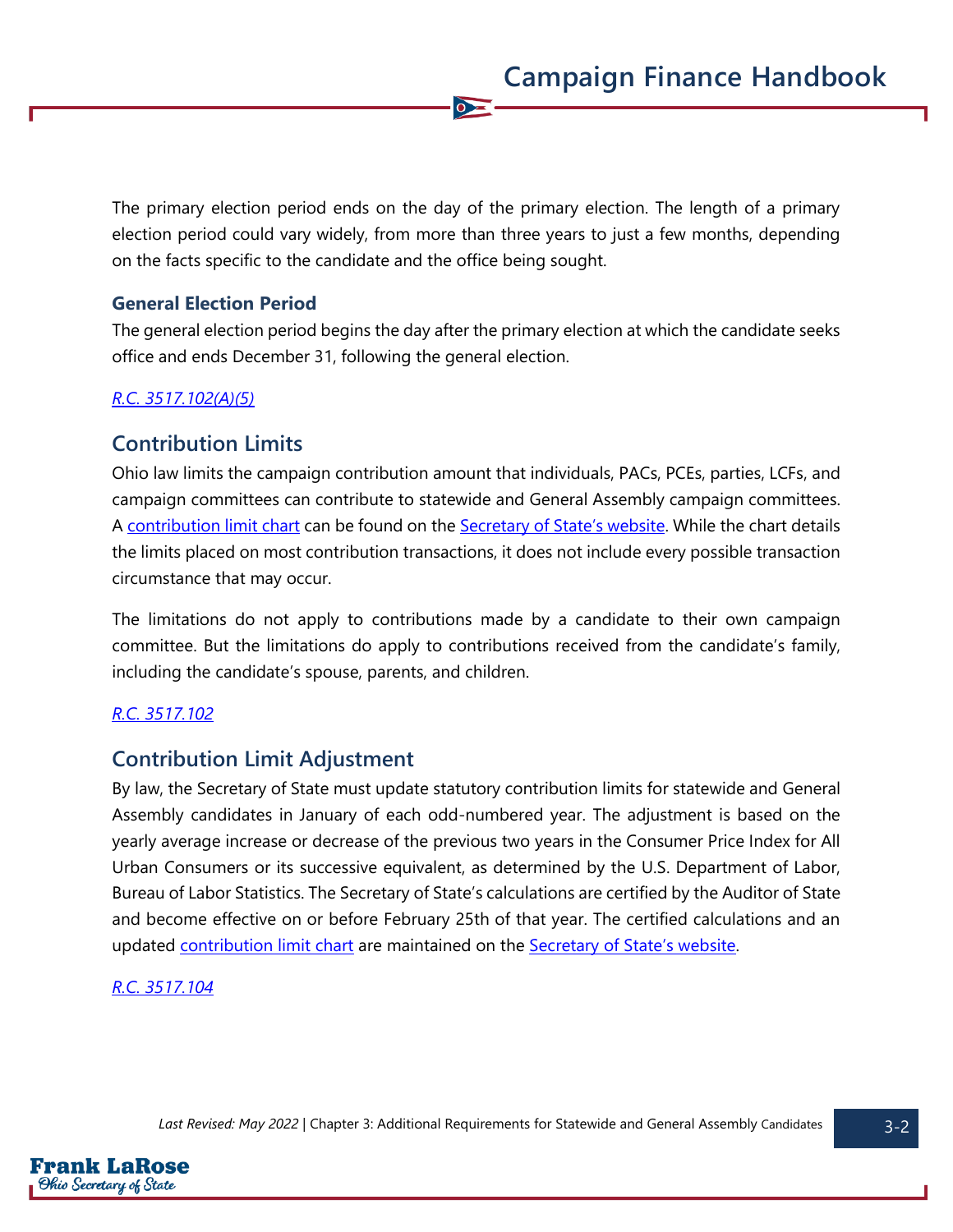### **Designated State Campaign Committees**

A "designated state campaign committee" is a defined relationship between specific political entities that are making or receiving contributions to and from other specific political entities. A designated state campaign committee means:

 $\bullet$ 

- In the case of contributions to or from a state political party: a campaign committee of a statewide candidate, statewide officeholder, senate candidate, house candidate, or member of the General Assembly;
- In the case of contributions to or from a county political party: a campaign committee of a statewide candidate, statewide officeholder, senate candidate or house candidate whose candidacy is to be submitted to some or all of the electors in that county, or member of the General Assembly whose district contains all or part of that county; or
- In the case of contributions to or from a legislative campaign fund: a campaign committee of any senate or house candidate who, if elected, will be a member of the same party that established the legislative campaign fund and the same chamber (i.e., House or Senate) with which the legislative campaign fund is associated, or a state senator or state representative who is a member of the same party that established the legislative campaign fund and the same chamber with which the legislative campaign fund is associated.

A campaign committee is no longer a designated state campaign committee after the campaign committee's candidate updates the Designation of Treasurer form to indicate that the person intends to be a candidate, or becomes a candidate, for any office that would not qualify that candidate's campaign committee as a designated state campaign committee.

### *[R.C. 3517.102\(A\)\(9\)](https://codes.ohio.gov/ohio-revised-code/section-3517.102)*

### **Employer/Occupation Information**

If an individual contributes more than \$100, statewide and General Assembly campaign committees must report the name of the individual contributor's current employer or, if the individual is self-employed, their occupation and the name of the individual's business. If a campaign committee does not receive the information when the contribution is received, it must make its best efforts to obtain this information.

#### *[R.C. 3517.10\(B\)\(4\)\(b\)\(ii\), 3517.10\(E\)\(2\)](https://codes.ohio.gov/ohio-revised-code/section-3517.10)*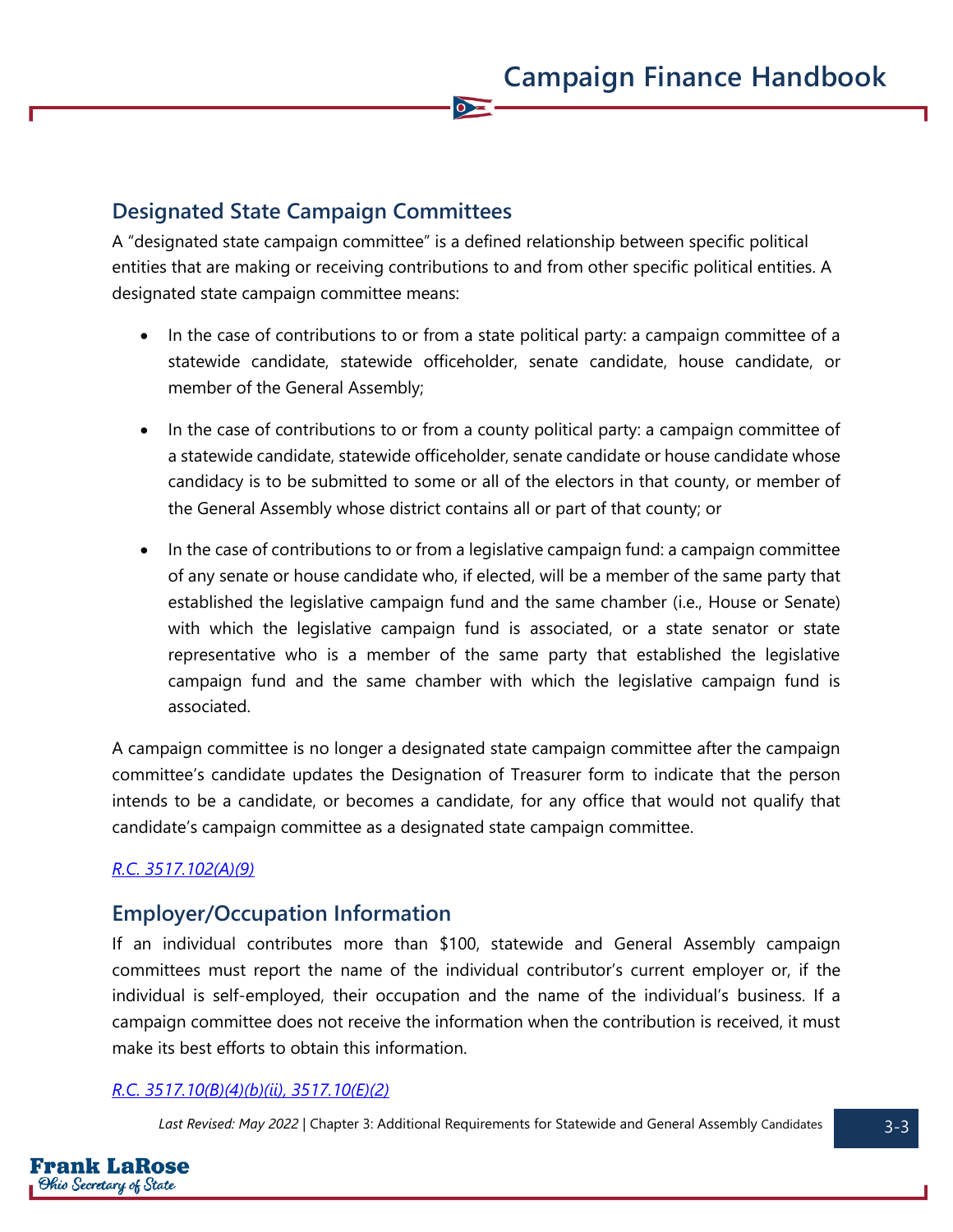The campaign committee of a statewide or legislative candidate that receives contributions that aggregate more than \$100 and are made through employee wage deduction plans involving two or more employees must report the employer's name and the name of the employee's labor organization, if any. The employer must furnish that information to the recipient of the contribution. The reporting entity is considered to have met this requirement if it exercises its best efforts to obtain the information.

 $\bullet$ 

#### *[R.C. 3517.10\(B\)\(4\)\(b\)\(iii\),](https://codes.ohio.gov/ohio-revised-code/section-3517.102) [3517.10\(E\)\(3\)](https://codes.ohio.gov/ohio-revised-code/section-3517.10) & [3599.031\(D\)](https://codes.ohio.gov/ohio-revised-code/section-3599.031)*

"Best efforts" is defined as including a written request for the employer information in all written solicitations and at least one written request sent to the contributor or an oral request to the contributor documented in writing.

#### *[R.C. 3517.10\(E\)\(3\);](https://codes.ohio.gov/ohio-revised-code/section-3517.10) [OAC 111:2-1-05](https://codes.ohio.gov/ohio-administrative-code/rule-111:2-1-05)*

### **Electronic Filing**

The campaign committee for all statewide and General Assembly candidates must file electronic campaign finance reports. Please see [Chapter 13, Electronic Filing of Campaign Finance Reports,](https://www.ohiosos.gov/globalassets/candidates/cfguide/chapters/chapter13.pdf) for more information.

#### [R.C. 3517.106](https://codes.ohio.gov/ohio-revised-code/section-3517.106)

### **Federal Transfers**

A person who is a candidate for state elective office and who previously sought nomination or election to a federal office is prohibited from transferring any funds or assets from their federal campaign committee for nomination or election to the federal office to their campaign committee as a candidate for state elective office.

#### *[R.C. 3517.13\(S\)](https://codes.ohio.gov/ohio-revised-code/section-3517.13)*

### **Persons Doing Business**

State elected officials or members of the General Assembly must report the names and addresses of each person they do business with as an elected officer in their official capacity who contributes to the officer's campaign committee. A person doing business is one who enters into one or more contracts for goods or services with a state elected officer or member of the General Assembly in his or her official capacity or anyone authorized to enter into contracts on behalf of the officer to receive goods or services if the payments total, in the aggregate, more than \$5,000 during a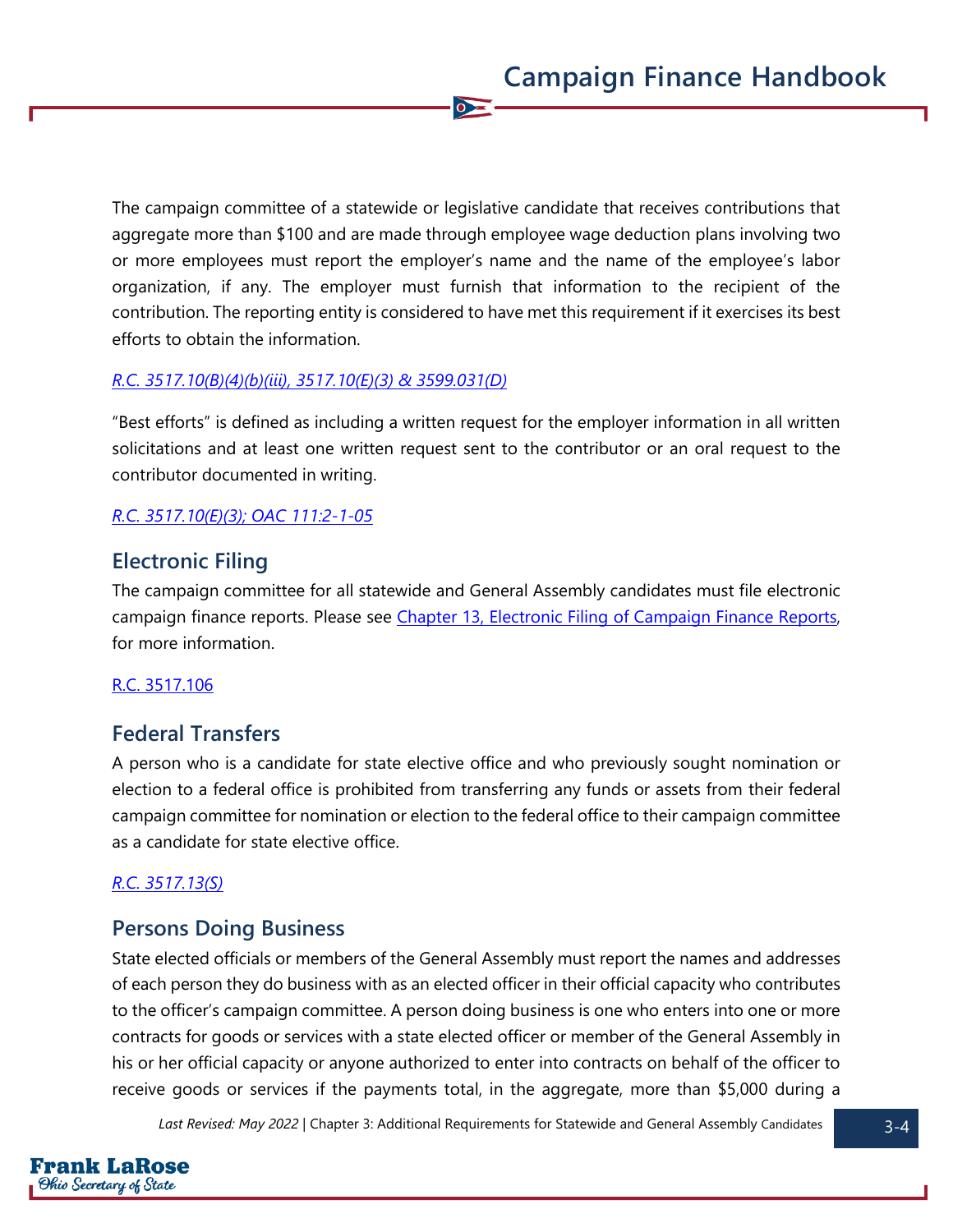calendar year. Such contributions should be reported on **Form 31-T, Contributors Doing Business** [with State Elected Officers.](https://www.ohiosos.gov/globalassets/candidates/forms/31t.pdf) 

 $\bullet$ 

### *[R.C. 3517.10\(B\)\(4\)\(f\)](https://codes.ohio.gov/ohio-revised-code/section-3517.10)*

### **State Income Tax Credit**

Ohio law allows a state income tax credit for monetary contributions made to the campaign committee of a candidate for statewide office or member of the General Assembly up to an annual limit of \$50 for single filers and \$100 for joint filers.

### *[R.C. 5747.29](https://codes.ohio.gov/ohio-revised-code/section-5747.29)*

A person who contributes money to the campaign committee of a candidate for any of the following public offices may be eligible for a credit on their Ohio income tax:

- Governor and Lieutenant Governor
- Secretary of State
- Auditor of State
- Treasurer of State
- Attorney General
- Member of the State Board of Education
- Chief Justice of the Supreme Court
- Justice of the Supreme Court
- Member of the General Assembly (house or state senate)

The amount of the credit equals the lesser of the combined total of contributions made during the year by each taxpayer filing a return of \$50, for an individual return, or \$100 for a joint return.

#### *[R.C. 5747.29](https://codes.ohio.gov/ohio-revised-code/section-5747.29)*

Questions related to Ohio's tax law should be directed to the Ohio Department of Taxation at 800.282.1780 or **tax.ohio.gov.** 

Tax deductibility of federal contributions is under the jurisdiction of the [Internal Revenue Service.](https://www.irs.gov/)

### **Unpaid Debts/Debt Retirement**

If a campaign committee has outstanding loans owed or other unpaid debt at the end of a primary or general election period, then the committee may accept additional contributions in the election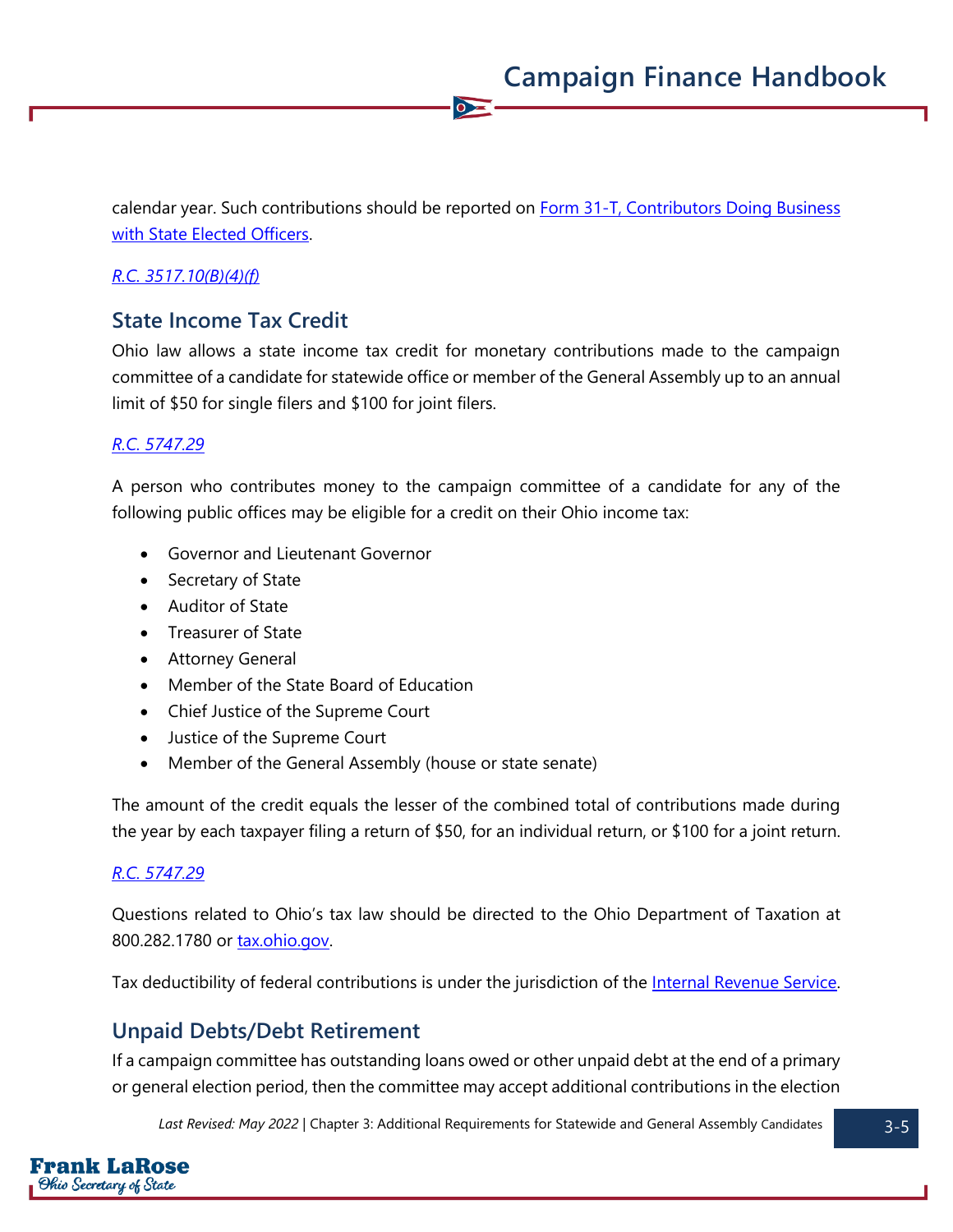period immediately following, as long as the total received from each contributor, when added to the contributions received from that contributor in the period when the debt was incurred, does not exceed the contribution limitation applicable to the contributor during the period when the debt was incurred. A contributor who did not contribute to the campaign committee during the period when the debt was incurred may contribute for debt retirement up to the applicable limit for the prior contribution limit period.

 $\bullet$ 

The new contributions accepted by a campaign committee to retire unpaid debt do not count toward the applicable limitations during the election period when they are accepted, as long as the campaign committee

- Reported unpaid debt in its pre-election or post-election report;
- The additional money is deposited into an account separate from the campaign committee's regular account;
- The additional money is used only to reduce or pay off previously incurred and reported debt;
- Debt reduction fund-raising ceases once the debt is eliminated;
- The additional money is raised in the period immediately following the election period in which unpaid debt was accrued;
- Any excess money is given back to the contributors or to a  $501(c)$  charity; and
- The committee separately reports the additional contributions for debt retirement purposes, how the contributions are applied to the outstanding debt, and the balance of the unpaid debt.

### *[R.C. 3517.108,](https://codes.ohio.gov/ohio-revised-code/section-3517.108) [OAC 111:2-4-02](https://codes.ohio.gov/ohio-administrative-code/rule-111:2-4-02)*

# **SPECIAL REPORTS**

### **Monthly Reports**

The campaign committee of a statewide candidate must file a monthly statement of contributions received during each of the months of July, August, and September in the year of the general election in which the candidate seeks office. These monthly reports are required to list only contributions received during the covered period. Although only contributions are required to be disclosed, a campaign committee may choose to also disclose any expenditure and loan/debt transactions from the reporting period. Otherwise, expenditures made and any loan/debt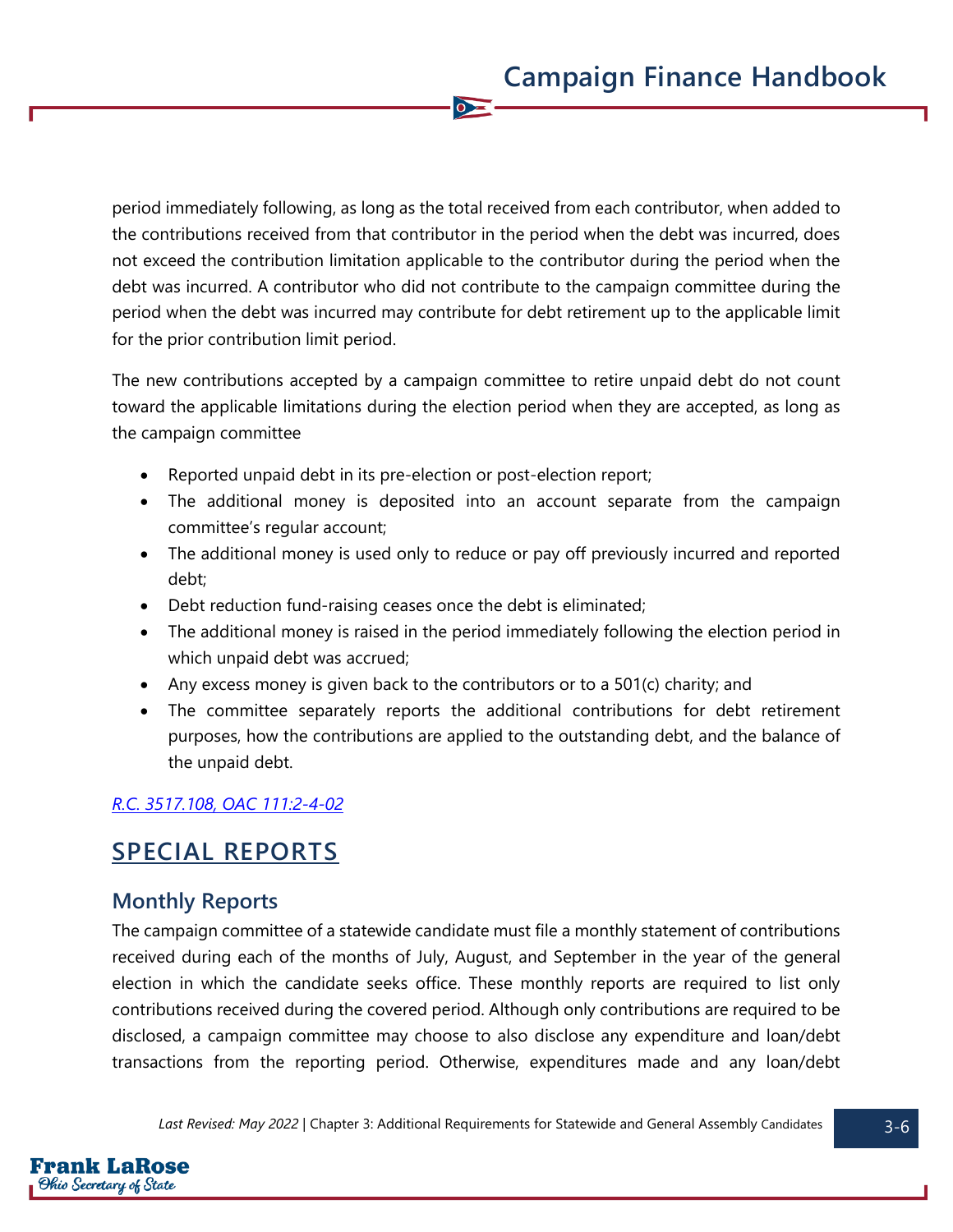transactions during the reporting period must be in the next pre-general or post-general report, whichever must be filed first.

 $\bullet$ 

The monthly statement must be filed no later than three business days after the last day of the month covered by the statement. Monthly reports are stand-alone reports. Thus, the contributions reflected within these reports should not appear again in any subsequent report.

#### *[R.C. 3517.10\(A\),](https://codes.ohio.gov/ohio-revised-code/section-3517.10) [3517.13\(A\);](https://codes.ohio.gov/ohio-revised-code/section-3517.13) [OAC 111:2-4-07](https://codes.ohio.gov/ohio-administrative-code/rule-111:2-4-07)*

### **Two-Business-Day Reports**

During the period beginning the  $19<sup>th</sup>$  day before the general election through the day of the general election, each time a campaign committee of the joint candidates for Governor and Lieutenant Governor, Chief Justice, or Justice of the Supreme Court, or of a candidate for Secretary of State, Treasurer of State, Auditor of State, or Attorney General receives a contribution that causes the aggregate amount of contributions from a contributor to equal or exceed \$10,000 during that period, the committee must file with the Secretary of State a two-business-day statement reflecting that contribution. The report must be filed with the Secretary of State within two business days after receipt of the contribution. These contributions must also be reflected in the post-general report. This information is disclosed on [Form 30-C, Two Business-Day Statement.](https://www.ohiosos.gov/globalassets/candidates/forms/30c.pdf)

#### *[R.C. 3517.10\(A\),](https://codes.ohio.gov/ohio-revised-code/section-3517.10) [3517.13\(A\)\(2\);](https://codes.ohio.gov/ohio-revised-code/section-3517.13) [OAC 111:2-4-08](https://codes.ohio.gov/ohio-administrative-code/rule-111:2-4-08)*

# **DECLARATION OF FILING-DAY FINANCES / PERMISSIVE FUNDS REPORTS**

A person's campaign committee must review its accounts and contribution history and dispose of any excess funds or excess aggregate contributions if the person files to run for an office subject to contribution limits. For example, if a current city mayor – an office not subject to state contribution limits – decides to run for state representative – an office to which state contribution limits apply – the mechanics of  $R.C. 3517.109$  may require the mayor's campaign committee to dispose of a portion of its balance on hand before submitting nominating petitions or a declaration of candidacy.

#### *[R.C. 3517.109](https://codes.ohio.gov/ohio-revised-code/section-3517.109)*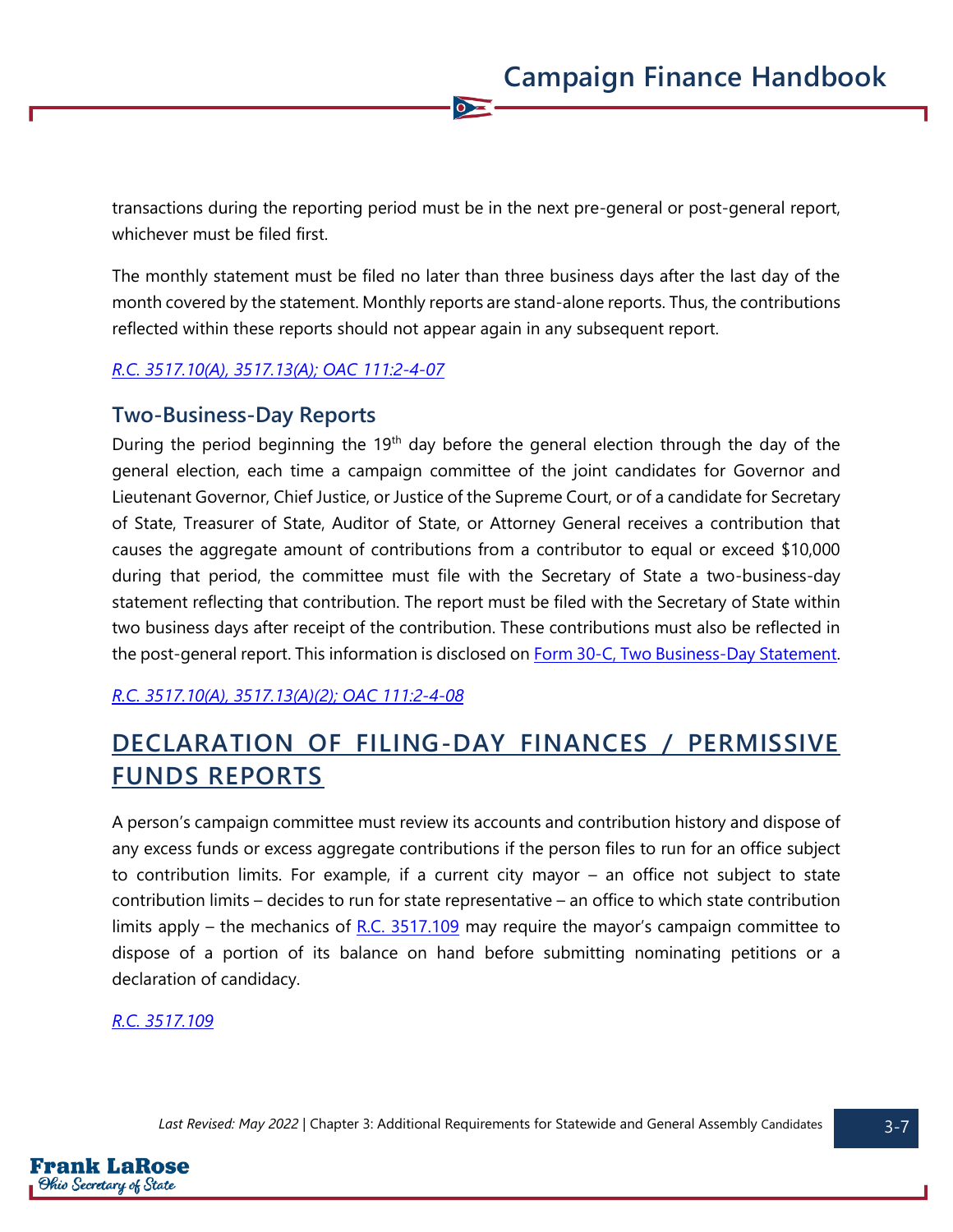### **What Must Be Filed**

During a year in which its candidate is on the ballot, the campaign committee of a candidate for statewide office or member of the General Assembly must file one or two special reports required by [R.C. 3517.109](https://codes.ohio.gov/ohio-revised-code/section-3517.109) about permissive or excess funds. Candidates for Chief Justice or Justice of the Ohio Supreme Court are not required to file these reports.

 $\overline{\bullet}$ 

### **Who Must File**

Campaign committees of candidates who file nominating petitions or a declaration of candidacy for statewide office or member of the General Assembly are subject to the filing requirements of the Declaration of Filing-Day Finances and Permissive Funds Report in [R.C. 3517.109.](https://codes.ohio.gov/ohio-revised-code/section-3517.109) The definition of "state office" includes State Board of Education, but does not include Ohio Supreme Court.

### **When to File**

The Declaration of Filing-Day Finances and Permissive Funds Report are due no later than seven days following the declaration of candidacy or nominating petition filing deadline. The reports are filed at the same location that the declaration of candidacy or nominating petitions are filed.

### **Pre-Filing Period**

Determining the pre-filing period of the campaign committee is important for both the Declaration of Filing-Day Finances and the Permissive Funds Report. The pre-filing period of a campaign committee begins on the same day as its primary election period. See the section on election periods at the beginning of this chapter. The pre-filing period ends on the declaration of candidacy or nominating petition filing deadline.

### *[R.C. 3517.109\(A\)\(9\)](https://codes.ohio.gov/ohio-revised-code/section-3517.109)*

### **Declaration of Filing-Day Finances**

Every campaign committee of candidates for statewide office or member of the General Assembly must file either [Form 31-W, Declaration of Filing-Day Finances,](https://www.ohiosos.gov/globalassets/candidates/forms/31w.pdf) or [Form 31-AA, Waiver of](https://www.ohiosos.gov/globalassets/candidates/forms/31aa.pdf)  [Declaration of Filing-Day Finances,](https://www.ohiosos.gov/globalassets/candidates/forms/31aa.pdf) no later than seven days following the declaration of candidacy or nominating petition filing deadline.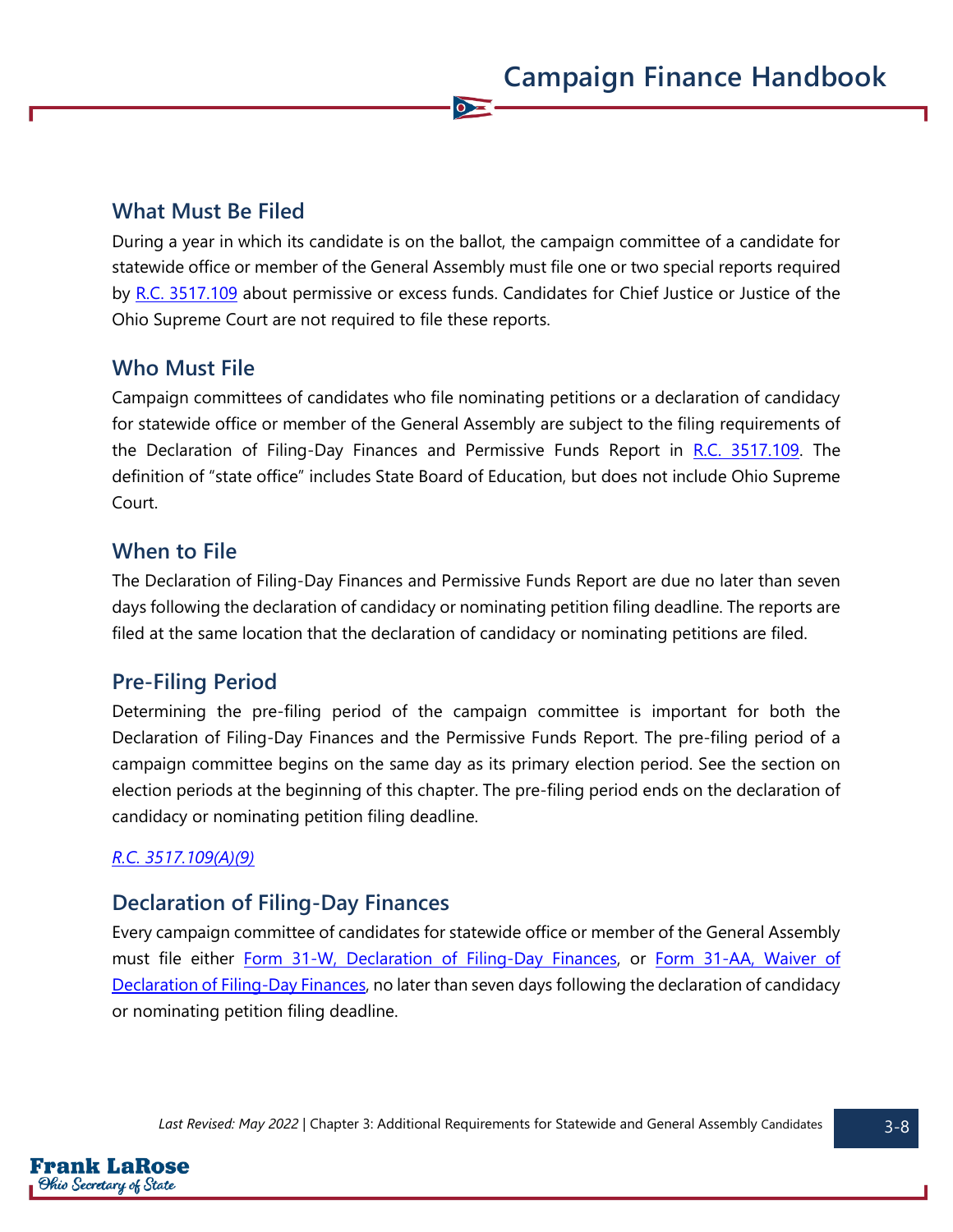### **Waiver**

A committee may qualify to file the [Waiver of Declaration of Filing-Day Finances](https://www.ohiosos.gov/globalassets/candidates/forms/31aa.pdf) if the next two conditions are met:

 $\overline{\bullet}$ 

- The campaign committee did not accept any contributions during the pre-filing period in excess of the contribution's limits in [R.C. 3517.102;](https://codes.ohio.gov/ohio-revised-code/section-3517.102) and
- The campaign committee had a cash-on-hand balance less than the carry-in amount at the beginning of the pre-filing period for the office being sought.

| Office                                     | Carry-In Amount |
|--------------------------------------------|-----------------|
| House or State Board of Education \$35,000 |                 |
| Senate                                     | \$100,000       |
| Statewide                                  | \$200,000       |

If the committee meets both these criteria, it may file a Waiver instead of a Declaration of Filing-Day Finances. If the committee accepted excess contributions or had a cash-on-hand balance larger than the carry-in amount, then it must file the Declaration of Filing-Day Finances.

#### *[R.C. 3517.109\(G\)](https://codes.ohio.gov/ohio-revised-code/section-3517.109)*

### **Permissive Funds Report**

The campaign committee of a candidate for statewide office or member of the General Assembly that has "excess funds" must file [Form 31-W, Permissive Funds Report,](https://www.ohiosos.gov/globalassets/candidates/forms/31w.pdf) no later than seven days following the declaration of candidacy or nominating petition filing deadline.

#### *[R.C. 3517.109\(E\)](https://codes.ohio.gov/ohio-revised-code/section-3517.109)*

### **Excess Funds**

There are two ways a campaign committee could end up with excess funds. The first is to accept a contribution that exceeds the applicable contribution limit (as set forth in [R.C. 3517.102](https://codes.ohio.gov/ohio-revised-code/section-3517.102) and periodically adjusted by [R.C. 3517.104\)](https://codes.ohio.gov/ohio-revised-code/section-3517.104). These contributions are also called excess aggregate contributions.

#### Example:

❖ Accepting \$14,000, in aggregate, from an individual during a primary election period (\$295.59 in excess funds based on 2021-2023 contribution limits).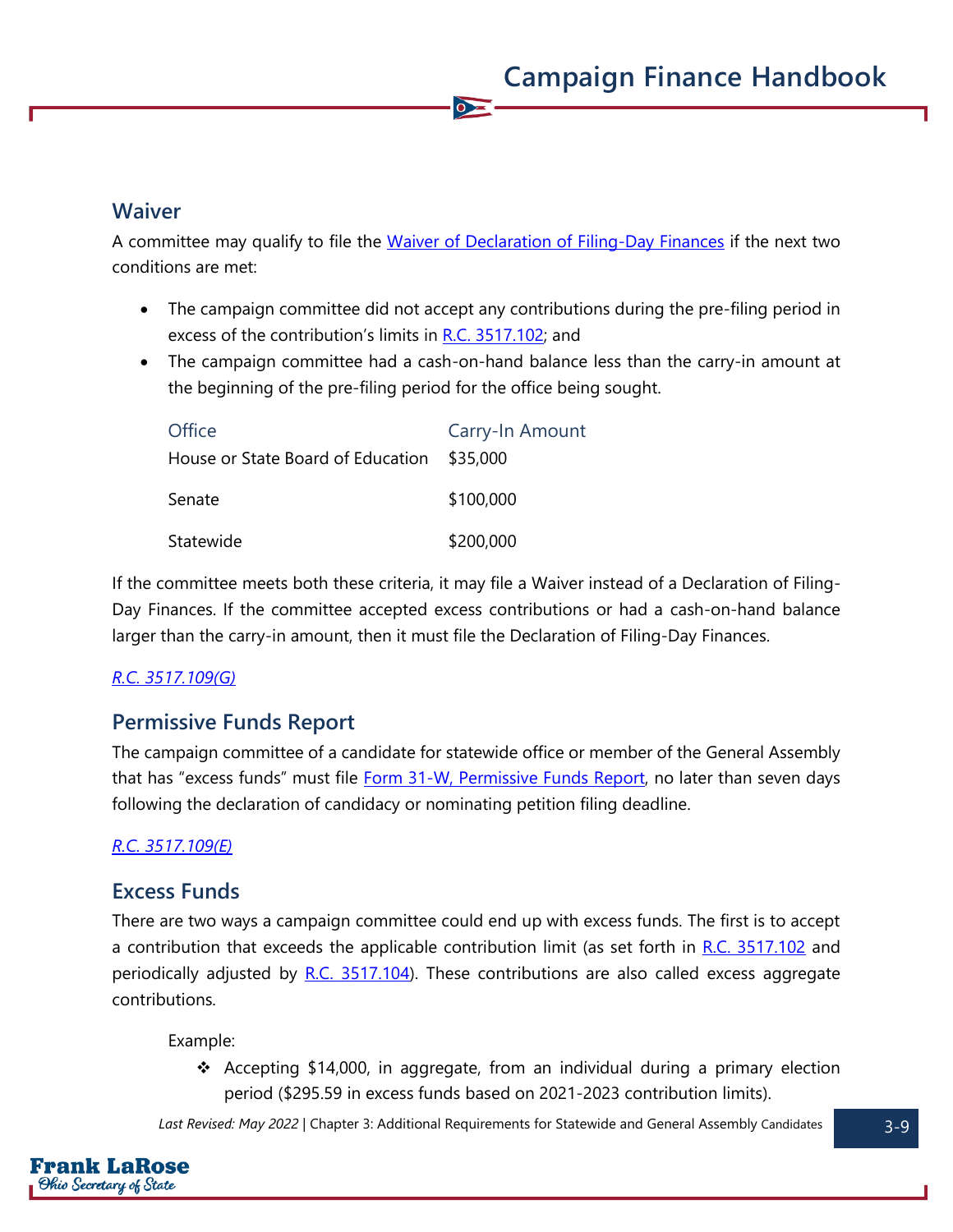The second way is for a campaign committee to have a cash-on-hand balance and total campaign assets at the declaration of candidacy or petition filing deadline greater than the amount of a committee's permitted funds.

 $\bullet$ 

#### *[R.C. 3517.109\(A\)](https://codes.ohio.gov/ohio-revised-code/section-3517.109)*

### **Campaign Assets Included in Calculation of Excess Funds**

Campaign assets are prepaid, bought, or donated items or services available for use by the campaign committee and will be consumed or depleted during the candidate's election campaign. For the purpose of these reports, campaign assets must have a value greater than \$500. Examples include prepaid media time, prepaid rent, postage, prepaid advertising, and other prepaid consulting and personal services.

#### *[R.C. 3517.109\(A\)\(12\),](https://codes.ohio.gov/ohio-revised-code/section-3517.109) [3517.109\(F\)\(2\)\(b\)](https://codes.ohio.gov/ohio-revised-code/section-3517.109)*

### **Permitted Funds**

A committee's permitted funds equals the sum of the contributions received within the contribution limits set forth in [R.C. 3517.102](https://codes.ohio.gov/ohio-revised-code/section-3517.102) plus the applicable carry-in limit for the office sought.

Example:

❖ A campaign committee of a house candidate received contributions totaling \$8,000 during the pre-filing period, all of which were within the contribution limits in R.C.  $3517.102$ . The carry-in limit for a house candidate is \$35,000. Thus, this committee's permitted funds equal \$43,000.

If the cash-on-hand balance, plus the value of campaign assets, at the declaration of candidacy or nominating petition filing deadline exceeds \$43,000, then the amount that it is over is considered excess funds. If the cash-on-hand balance and the value of campaign assets is less than or equal to \$43,000, then this committee has no excess funds.

If a committee has accepted excess aggregate contributions during the pre-filing period, then the committee has excess funds even if the committee's cash-on-hand balance is less than the permitted funds total at the declaration of candidacy or petition filing deadline.

#### *[R.C. 3517.109\(A\)\(13\)](https://codes.ohio.gov/ohio-revised-code/section-3517.109)*